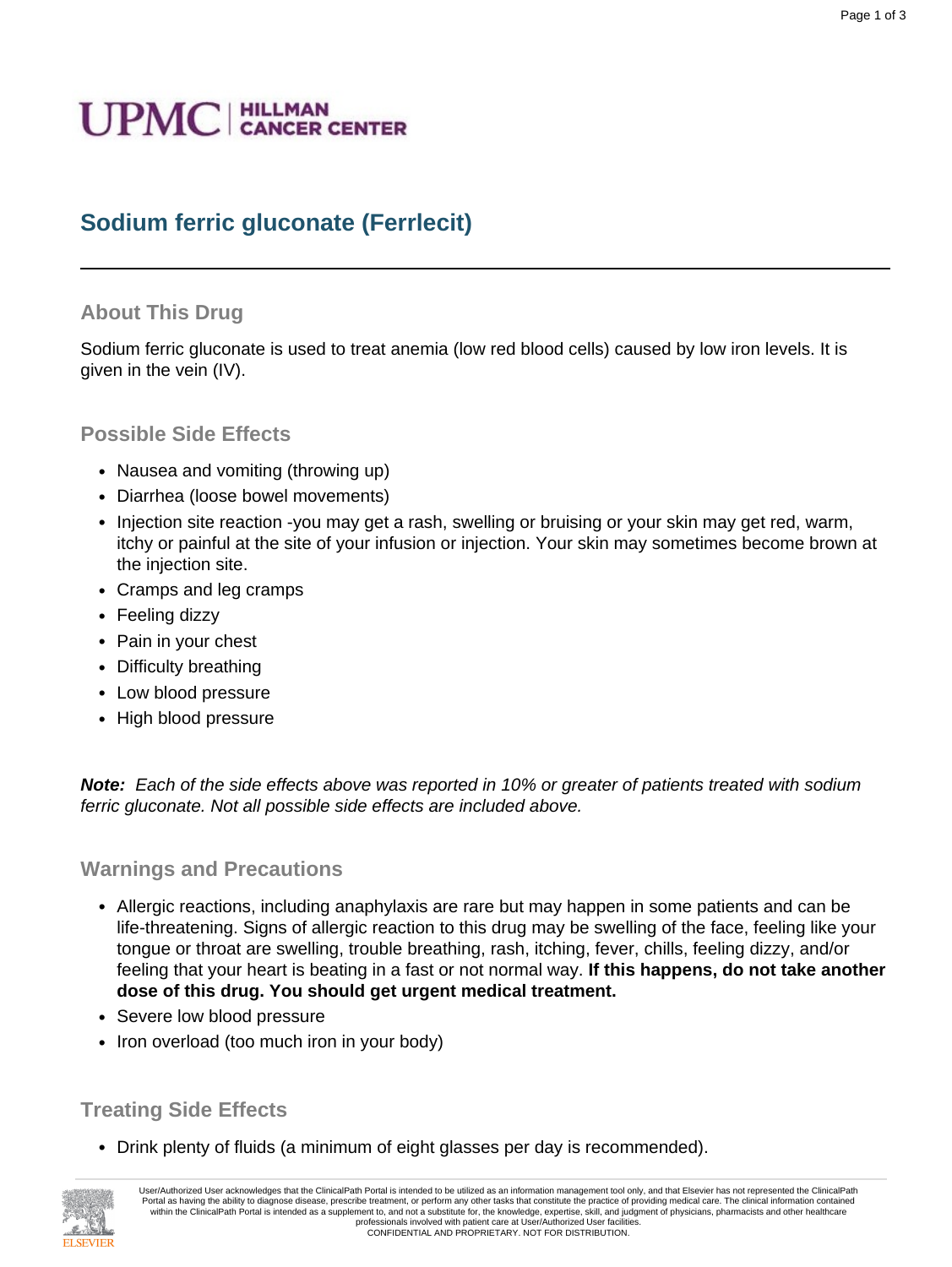- If you throw up or have loose bowel movements, you should drink more fluids so that you do not become dehydrated (lack of water in the body from losing too much fluid).
- If you have diarrhea, eat low-fiber foods that are high in protein and calories and avoid foods that can irritate your digestive tracts or lead to cramping.
- Ask your nurse or doctor about medicine that can lessen or stop your diarrhea.
- To help with nausea and vomiting, eat small, frequent meals instead of three large meals a day. Choose foods and drinks that are at room temperature. Ask your nurse or doctor about other helpful tips and medicine that is available to help stop or lessen these symptoms.
- While you are getting this drug, please tell your nurse right away if you get a rash, swelling or bruising or your skin gets red, warm, itchy or painful at the site of your infusion or injection.
- Keeping your pain under control is important to your well-being. Please tell your doctor or nurse if you are experiencing pain.
- If you are dizzy, get up slowly after sitting or lying.

## **Food and Drug Interactions**

- There are no known interactions of sodium ferric gluconate with food.
- This drug may interact with other medicines. Tell your doctor and pharmacist about all the prescription and over-the-counter medicines and dietary supplements (vitamins, minerals, herbs and others) that you are taking at this time. Also, check with your doctor or pharmacist before starting any new prescription or over-the-counter medicines, or dietary supplements to make sure that there are no interactions.

## **When to Call the Doctor**

Call your doctor or nurse if you have any of these symptoms and/or any new or unusual symptoms:

- Headache that does not go away
- Blurry vision or other changes in eyesight
- Feeling dizzy or lightheaded
- Tiredness that interferes with your daily activities
- Wheezing or trouble breathing
- Feeling that your heart is beating in a fast or not normal way (palpitations)
- Chest pain
- Nausea that stops you from eating or drinking and/or is not relieved by prescribed medicines
- Throwing up more than 3 times a day
- Diarrhea, 4 times in one day or diarrhea with lack of strength or a feeling of being dizzy
- Pain that does not go away or is not relieved by prescribed medicine
- Signs of allergic reaction: swelling of the face, feeling like your tongue or throat are swelling, trouble breathing, rash, itching, fever, chills, feeling dizzy, and/or feeling that your heart is beating in a fast or not normal way. **If this happens, call 911 for emergency care.**
- If you think you may be pregnant